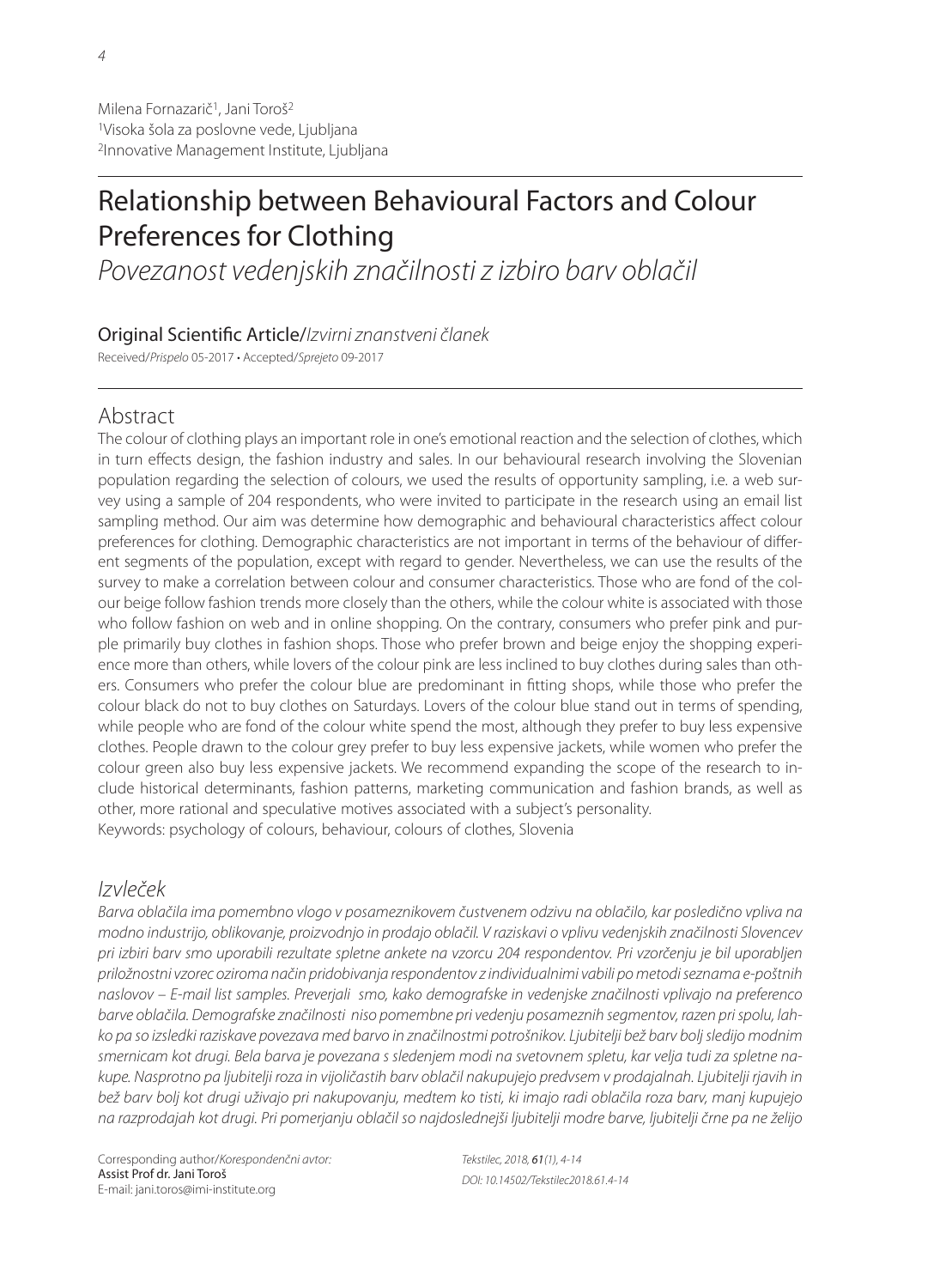nakupovati ob sobotah. Pri porabi denarja za oblačila izstopajo respondenti, ki so izbrali modro. Tisti, ki so izbrali belo, so najbolj zapravljivi. Pri analizi zneskov, ki jih respondenti po navadi namenijo za nakup oblačila, smo ugotovili, da ljubitelji belih oblačil kupujejo obleke v nižjem cenovnem razredu, prav tako je siva povezana z nakupom suknjičev. Ljubitelji sive kupujejo suknjiče v nižjem cenovnem razredu. Pri ženskah ima podoben vpliv zelena barva. Ženske, ki imajo rade zeleno, kupujejo jakne v nižjem cenovnem razredu. Raziskovanje bi kazalo razširiti na upoštevanje zgodovinskih determinant, mode in tržnega komuniciranja, blagovne znamke ali celo kakšnega drugega, bolj racionalnega in preračunljivega motiva, ki je povezan z osebnostjo posameznika. Ključne besede: psihologija barv, vedenje, barva oblačila, Slovenija

1 Introduction

#### 1.1 Importance of colours for people

Psychologists have claimed for years that colours play a more important role in people's lives than words, particularly during the period when an individual matures and transitions from childhood to adulthood, and expresses that maturity through the choice of different colour groups. The selection of an outfit's colour is important to women in particular, and is linked to a woman's age, character, body shape, body colour (e.g. skin, hair and eyes), height (i.e. bright and light colours can optically lengthen a body, while the colour black accentuates a body's silhouette and can even emphasise certain imperfections, such as wide hips), the occasion and lighting conditions when an outfit is to be worn, the type of fabric, etc. Each and every individual is unique and special with regard to such characteristics. The simplest general rule, however, is that warm colours suit people with warm skin tones, while people with cool skin tones prefer cool colours when choosing clothes [1]. People also have different personalities that range from calm and introverted to gregarious and even aggressive. People with a strong personality are said to wear strong, bright colours.

#### 1.2 Theoretical background

Designers in the fields of architecture, marketing, the automotive industry, fashion, etc. are acutely aware of the relationship between colours and different human needs [2]. In general, studies that investigate the relationship between colours and people's emotional response can be divided into two groups: The first group encompasses studies that address colour preferences (such as 'I like' or 'I don't like'), while the second group includes studies of the relationship between specific characteristics that we ascribe to certain colours and the colours themselves (for example, a colour is warm or cool, heavy or light, etc.). The two described two groups can also be combined [2]. The characteristics that affect the emotional response to a colour also depend on the materials, lighting conditions, background and the shade of a colour, as well as the gender, age and nationality of the observer. Although it is usually claimed that an emotional response to a colour depends on the individual and is culturally formed, these are set rules and trends. For this reason, some researchers have tried to develop mathematical models in an attempt to predict people's responses to colours [2]. We are first and foremost interested in those studies that examine clothing, the response of potential consumers to certain colours and the emotions associated with those colours. Studies show that responses to colours are systematic and predictable [3]. For example, cool colours have a calming effect, while warm colours have a stimulating effect. Most studies use colour scales that are observed by respondents in a neutral environment. However, the circumstances with which we associate a specific colour are also of importance (e.g. cultural and language context, the type of object that is observed and the surroundings) [3].

In addition to type, the other characteristics of a colour are also important. The colour of an item of clothing plays an important role in an individual's emotional response to that item, which in turn has an effect on the fashion industry, designers, manufacturers, and retailers. Both fashion designers and those who follow fashion believe that clothes that are different shades of the same colour but equally bright are not equally pleasing to the eye. Thus, among characteristics such as brightness, the shade of colour saturation and colour luminosity, brightness is the most important in terms of choosing an article of clothing [4]. The brightness of an outfit's colour can be described as the fabric's quality to absorb different quantities of light. Studies show that individuals have a higher ability to differentiate between brightness than different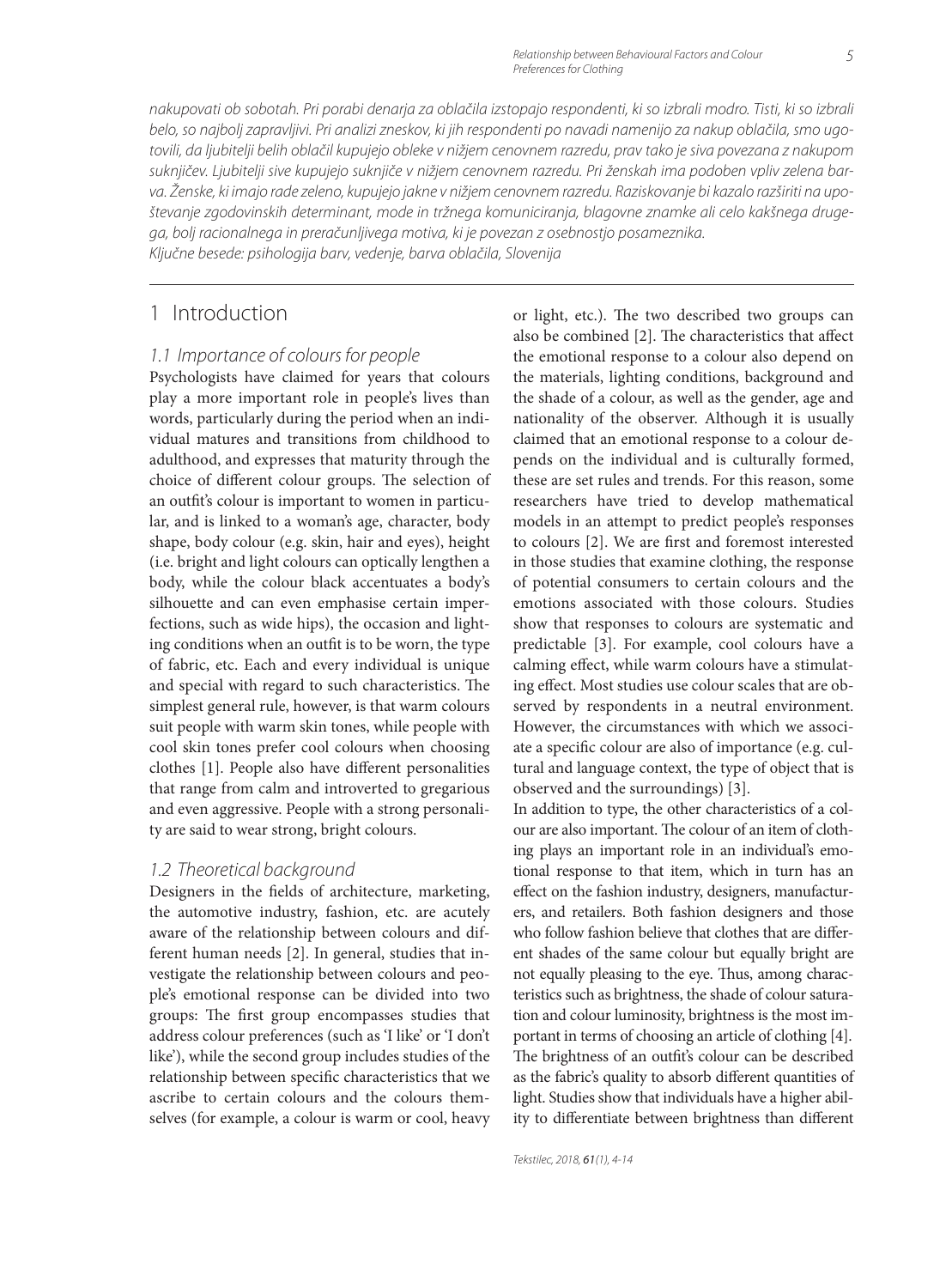6 Relationship between Behavioural Factors and Colour Preferences for Clothing

colour shades [4], which confirms the claim that people choose their clothes according to colour brightness. Colour brightness has a significant effect on the psychological perception of clothes, yet itself depends on the type of fabric, the structure and property of fibres and the applied dyeing method. Generally speaking, brighter colour shades evoke in people a feeling of energy, purity and light. Medium-bright colour shades evoke ideas of conservatism, stability and normality, while colour shades of lesser brightness imbue people with feelings of simplicity, plainness, depression and definitiveness [4]. These findings are important when making purchasing decisions, such as whether to choose clear colours or colours to which black and white have been added, as consumers respond differently to the two.

E-commerce is becoming increasingly established in the fashion industry, but a problem arises when the colours of clothes that potential buyers see on their screens do not match the colours of the actual purchased products. This can lead to dissatisfaction among consumers, the return of products and losses for suppliers. Reasons for the inaccurate rendering of colours on the screen relative to reality include different temperatures, the lighting of photo shoots and background lighting. Because of the different temperatures of illumination sources, different shades of a colour are rendered on the computer screen, although the same lighting was used on an object [5]. Professional photographers can eliminate different colour shades with a special (time-consuming) method that uses light sources of the same temperature. There are algorithms, or programs, used today by online stores to achieve a more efficient and less time-consuming way of photographing objects [5]. The human eye perceives colours the same way, no matter the light source (for example, an apple is green whether it is lit by fluorescent light or daylight), while the same does not hold true for cameras. Digital photographs can be manipulated using programs that are based on the assumption that the colour white is white no matter the light source [5], while the same holds true for mobile applications. Technology in this field is advancing at a rapid pace.

#### 1.2.1 Meaning of specific colours and human emotions

Colours play an important role in the development of a brand's personality, as they strengthen the buyer's emotional satisfaction at the time of a purchase, meaning they can also increase the likelihood of a purchase [6]. Colours are part of a brand or company's corporate identity and an important element of distinction when a brand is positioned on the market next to its competitors. Colours represent the key element of logos, packaging, advertisements and communication, and have a significant effect on the consumer's emotional response. Studies are turning away from the mere aesthetic judgement of colours and are focusing on the functionality of colours in the field of marketing, where colours serve a certain function (meaning) in a specific environment  $[7]$ , and affect human decisions [8]. Cool colours, such as green, blue and white, are equated with peace, tenderness and calmness, whereas warm colours, such as yellow, gold, red, orange and purple, signify action, sharpness and 'hotness' [9]. In general, people are born with the ability to respond to colours, and even a child of just two years [10] can distinguish between them. As an individual matures into a teenager, they develop their own relationship to colours, which does not tend to change in the latter stages of life, except in the event of drastic personal, cultural, societal or global changes. Women have a more heightened sense of colours than men, and tend to have a favourite colour [11]. The same authors give a general overview of colours and their meaning:

- Red is associated with power, energy, warmth, Christmas, love, excitement, passion, activity, intensity, danger, wishes, violence and anger. Men rarely tend to own red clothing, except perhaps as sportswear. The colour red is used in restaurants and casinos because it is said to have the power to induce the loss of a person's sense of time.
- Blue is the colour of trust and dependence, often chosen by people who prefer solitude. It is a cool colour, and represents calmness, stability, harmony, trust, oneness, masculinity, conservatism, security, authority, order, purity, belonging, coldness, the sky, water and technology. It suppresses appetite, and lowers body temperature and blood pressure. It is the colour of the business world (most company logos in the US are blue), as it represents reliability. The authors contend that, globally speaking, different shades of the colour blue are the favourite colour in the world.
- Black is the colour of dignity and complexity, and is the most popular colour for outfits. We associate the colour with mourning and death, yet also with elegance, power, sexuality, wealth, secrecy,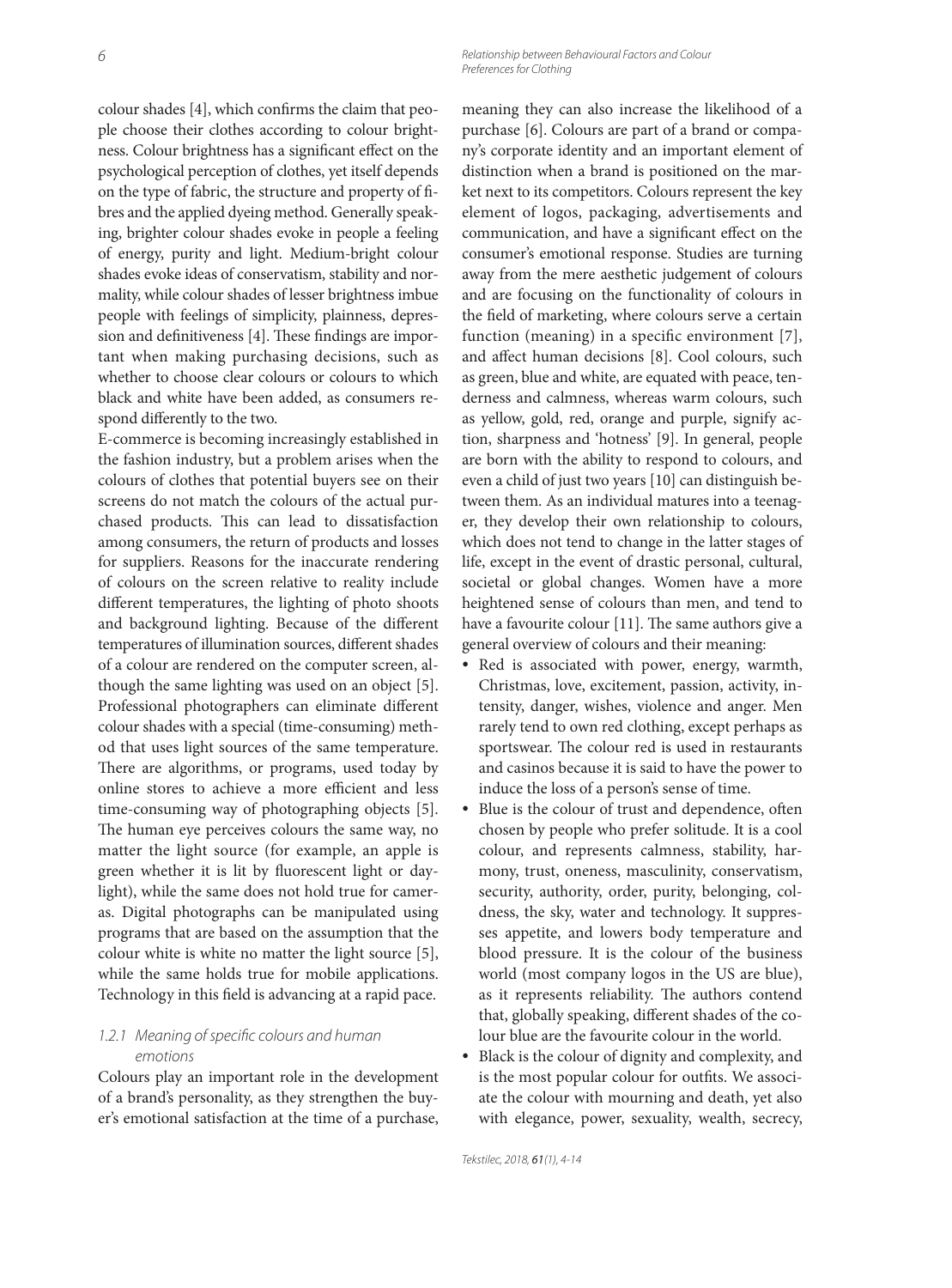fear, evil, misfortune, sadness and anger. It is the most common colour for business outfits.

- White is the colour we see when all colours are in complete balance. It represents purity, simplicity, cleanliness, peace, joy, preciseness, innocence, youth, birth, winter, snow, the holy, sterility, death and marriage. It is used extensively in the world of medicine and among intellectuals.
- Purple represents royalty, spirituality, wealth, art, creativity, intricacy, supremacy, secrets, wisdom, change, enlightenment, cruelty, arrogance and the exotic, and is very popular among young people. It is perceived as the most reviled or most loved colour among other age groups.
- Green is one of the most common and popular colours. It represents nature, health, the environment, happiness, youth, safety, spring, fertility, generosity, Christmas, jealousy, naivety, envy, money, etc. It has healing powers and is often used in operating rooms.
- Yellow is the colour of joy, warmth, happiness, optimism, hope, idealism, dishonesty, betrayal, jealousy, cowardice, success, gentleness and spirituality. We often associate it with cheapness and jealousy.
- Orange is a safe colour that attracts attention. It is a combination of yellow and red, yet is less powerful than red. It represents energy, balance, warmth and adventurousness. We associate it with autumn and simplicity, which is why it is not a colour for expensive, luxury products. It is the favourite colour of the Netherlands.
- Brown is a neutral colour, and is associated with nature, earth, warmth, reliability, comfort, neutrality, harmony, home and simplicity. It is a colour with strong and positive ties to food and wood.
- Grey is associated with indecisiveness, but also intelligence, humility, boundlessness, security, sadness, practicality, dependence and elegance. It is a popular colour among businesswomen.

Depending on their surroundings, people perceive colours differently. The significance of specifically chosen colours for identical objects varies between different environments. In terms of contemporary products (e.g. computers, clocks and telephones), cultural differences dissipate completely. Nevertheless, colours are extremely important when it comes to clothes, shoes, hats, glasses, backpacks and bathrobes – simply put – fashion. How are colours and fashion chosen in Slovenia and among its inhabitants?

#### 1.3 Objectives and hypothesis of the study

Our objective was to determine how demographic and behavioural characteristics affect colour preferences for clothes.

Two hypotheses were developed in our research:

H1: There is a statistically significant relationship between demographic characteristics and preference for a certain outfit colour.

H2: There is a statistically significant relationship between behavioural characteristics and preference for a certain outfit colour.

Behavioural characteristics were divided into subgroups:

- manner of dressing
- relationship to clothing and fashion
- way of purchasing clothing
- financial means consumers spend on clothing.

# 2 Methodology

Our study on the effect of behavioural characteristics on the selection of colours used the results of an online survey performed using an opportunity sample of 204 respondents comprising 146 women and 58 men. Sampling was carried out by sending respondents individual invitations via email list samples [12]. We ask closed question about the manner of dressing, respondents' relationship to clothing and fashion, the way of purchasing clothing, the financial means consumers spend on clothing and the colours of clothes they prefer.

Our data analysis employed a cross tabulation method, and the Pearson chi-square test using SPSS (Statistical Package for the Social Sciences) software as the quantitative research method appropriate for analysing the relationship between colour preference and consumer behavioural characteristics.

### 3 Results

Data regarding consumer behavioural characteristics are presented in Table 1. In addition to demographic characteristics, we studied behavioural characteristics regarding consumers' relationship to clothing, their relationship to dressing and the financial means they spend on clothing. We also asked which colour of clothing individuals prefer, and limited the answer to four selected colours.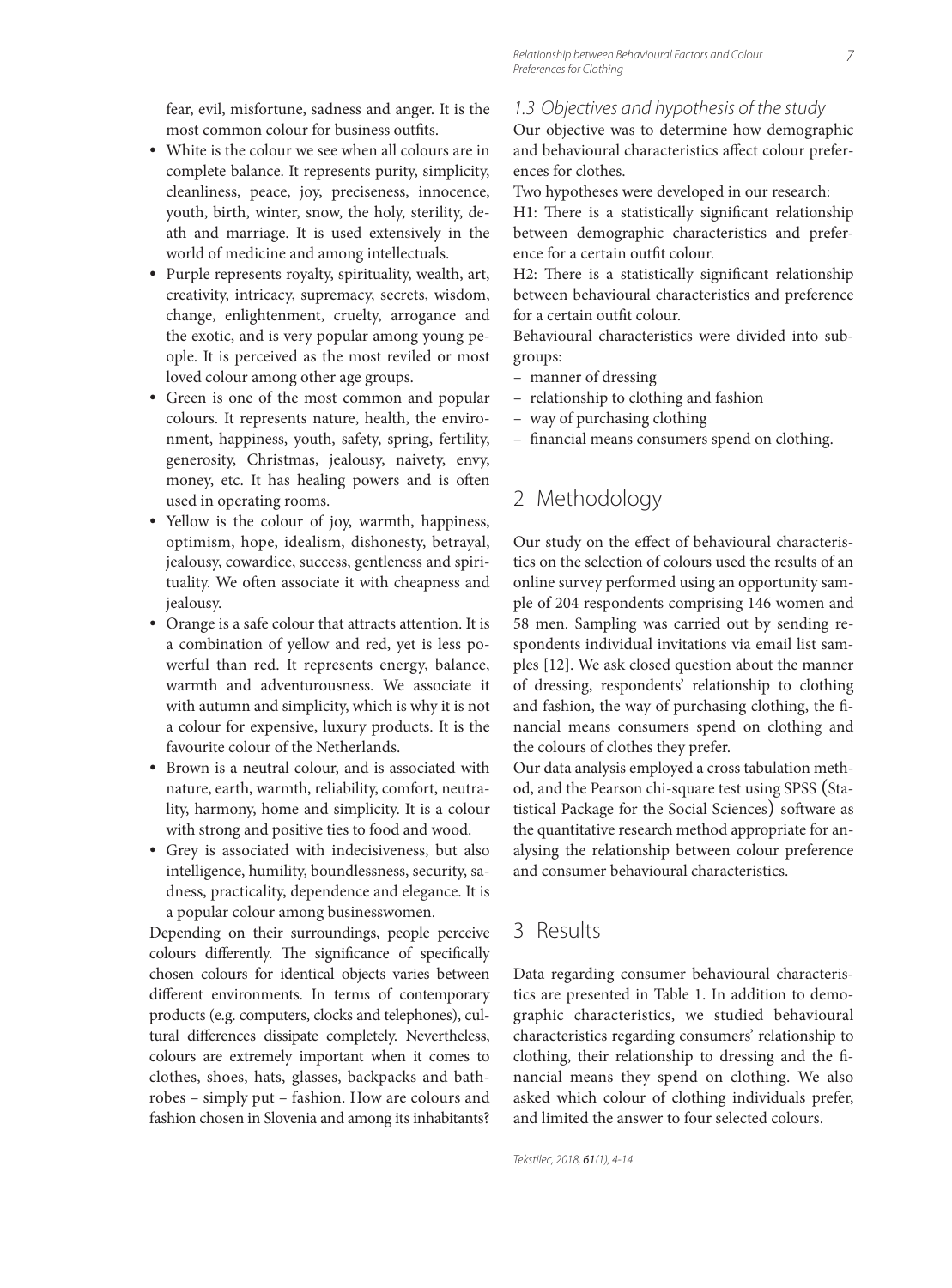In general, the most commonly chosen colour was black, which does not surprise us. While long ago mostly older women wore black, many young people wear black today. Black is followed in popularity by blue and white, while just under 40% of respondents prefer grey, as seen in Table 1.

|  |  |  |  | Table 1: Selection of popular colours for clothing |  |  |  |  |  |  |  |  |
|--|--|--|--|----------------------------------------------------|--|--|--|--|--|--|--|--|
|--|--|--|--|----------------------------------------------------|--|--|--|--|--|--|--|--|

| Colour             | $\mathsf{n}$ | Sum | Freq. $[\%]$ |
|--------------------|--------------|-----|--------------|
| Black              | 204          | 175 | 85.8         |
| Blue               | 204          | 100 | 49.0         |
| White              | 204          | 92  | 45.1         |
| Grey               | 204          | 79  | 38.7         |
| Red                | 204          | 54  | 26.5         |
| Beige              | 204          | 54  | 26.5         |
| Brown              | 204          | 40  | 19.6         |
| Colour combination | 204          | 31  | 15.2         |
| Violet             | 204          | 27  | 13.2         |
| Pink               | 204          | 26  | 12.7         |
| Green              | 204          | 26  | 12.7         |
| Blue-Green         | 204          | 13  | 6.4          |
| Orange             | 204          | 9   | 4.4          |
| Yellow             | 204          | 9   | 4.4          |
| Khaki              | 204          | 8   | 3.9          |

## 3.1 Demographic effect on the colour preference of clothing

#### 3.1.1 Gender

We did not identify any statistically significant differences associated with the colours black, white and grey. Both genders exhibited the same configuration of preferences for black and white tones, as seen in Table 2.

*Table 2: Preference of colours according to gender*

| Gender | Colour preference [%] |       |       |  |  |
|--------|-----------------------|-------|-------|--|--|
|        | <b>Black</b>          | Grey  | White |  |  |
| Female | 85.60                 | 35.60 | 41.40 |  |  |
| Male   | 86.20                 | 46.60 | 45.10 |  |  |

Choosing black and white seems to be a reliable and safe option. We found that the colour blue is also a more popular colour, yet preference for this colour is not equally distributed between genders.

We identified a significant difference (chi-squared = 10.76 and P=0.001), showing a greater preference for blue by men than by women.

*Table 3: Preference of the colour blue according to gender*

| Gender | Colour preference [%] |  |  |
|--------|-----------------------|--|--|
|        | Blue                  |  |  |
| Female | 41.80                 |  |  |
| Male   | 67.20                 |  |  |

The preference of men and women for other colours is more or less equal. It is evident from Tables 4 and Table 5 which colours are more popular than others.

*Table 4: More popular colours according to gender*

|        | Colour preference [%] |              |                  |      |              |  |
|--------|-----------------------|--------------|------------------|------|--------------|--|
| Gender | Red                   | <b>Brown</b> | Combi-<br>nation |      | Green Violet |  |
| Female | 27.4                  | 18.5         | 13.0             | 11.6 | 15.8         |  |
| Male   | 24.1                  | 22.5         | 20.7             | 15.5 | 6.9          |  |

*Table 5: Less popular colours according to gender*

|        |                |        | Colour preference [%] |       |  |
|--------|----------------|--------|-----------------------|-------|--|
| Gender | Blue-<br>green | Orange | Yellow                | Khaki |  |
| Female | 4.8            | 4.1    | 4.1                   | 4.1   |  |
| Male   | 10.3           | 5.2    | 5.2                   | 3.4   |  |

Pink (chi-squared 11.9 and P=0.001) and beige (chisquared 6.7 and P=0.01) are two predominantly female colours (Table 6).

*Table 6: Preference of the colour pink and beige according to gender*

| Gender | Prefer colour [%] |       |  |  |
|--------|-------------------|-------|--|--|
|        | Pink              | Beige |  |  |
| Female | 17.80             | 31.50 |  |  |
| Male   | 0.00              | 13.80 |  |  |

The traditional distinction between male (blue) and female (pink) colours was verified in this study.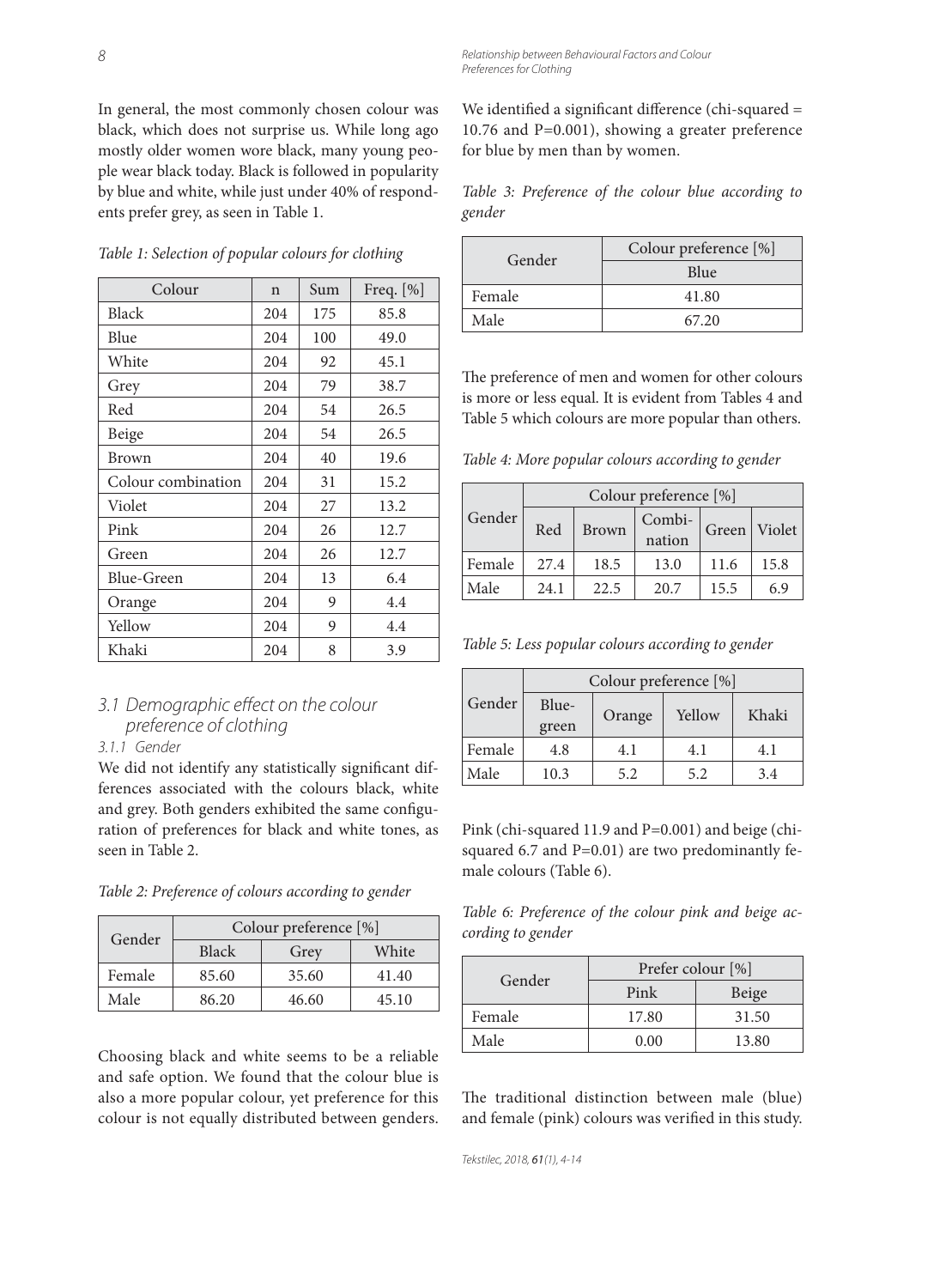#### 3.1.2 Age, education and income

We found no significant differences with regard to individuals' colour preference for clothes when we crossed the variables of age (six groups), education (three groups) and income (three groups). We conclude from this that, apart from gender, other demographic characteristics do not affect colour preference.

#### 3.2 Behavioural characteristics

Group segments according to the manner of dressing.

We also analysed the relationship between an outfit's colour and the way people dress. During the preliminary quantitative survey, we found that people are not very aware of different fashion styles. Terms such as sporty, sporty-elegant, formal, informal, casual and other terms found in fashion literature, such as sports clothing, leisure wear, casual look, casual elegant attire, casual business look, daily business attire and traditional business look [13], were generally too complicated for the majority of the respondents, and most had different perceptions of the aforementioned terms.

#### 3.2.1 Manner of dressing

We therefore divided the respondents into three groups according to the clothes they usually wear to work on a daily basis. We defined the following styles:

- sportswear
- relaxed casual look
- formal look.

In the online survey, we added images to explain to the respondents in detail what we meant by different styles, so that they would not confuse different terms. The groups dress differently, yet we found no significant differences in colour choice. Although one would expect that more formal clothes would be associated with black and white colour combinations, no significant differences were identified, at least in this study.

3.2.2 Importance of clothing in the eyes of consumers Among the respondents who answered the question, 'What is your relationship to the clothes you wear?' with the answers in the Table 7, we did not identify any significant differences it terms of colour preference.

#### *Table 7: Relationship to clothing*

| Relationship to clothing | Freq. $[\%]$ |
|--------------------------|--------------|
| Very important           | 46.10        |
| Sometimes important      | 45.10        |
| Not important            | 8.80         |

The same holds true for the question regarding how people dress in the morning, where we divided respondents into four different groups (Table 8).

*Table 8: How respondents dress in the morning*

| How do you dress in the<br>morning?                      | Freq. $[\%]$ |
|----------------------------------------------------------|--------------|
| I usually prepare my outfit the<br>night before          | 13.20        |
| I choose my outfit spontaneously,<br>based on how I feel | 73.50        |
| I wear the same outfit every day                         | 5.40         |
| I wear whatever I see first                              | 7.80         |

#### 3.2.3 Fashion trends

People who favoured beige colours for their outfits followed fashion trends more often than others. We found when crossing the variable questions, 'Do you follow fashion trends when choosing clothes?' and 'What is your favourite outfit colour?' that there is a significant difference (chi-squared 8.5 and P=0.014) in terms of following fashion trends. Far more respondents who chose beige as their favourite colour always or sometimes follow fashion trends, as seen in Table 9.

*Table 9: Percentage of respondents who follow fashion trends*

| Respondents who prefer beige<br>Do you follow fashion trends when<br>choosing clothes? | Freq. $[\%]$ |  |
|----------------------------------------------------------------------------------------|--------------|--|
| Always                                                                                 | 33.30        |  |
| Sometimes                                                                              | 53.70        |  |
| Never                                                                                  | 13.00        |  |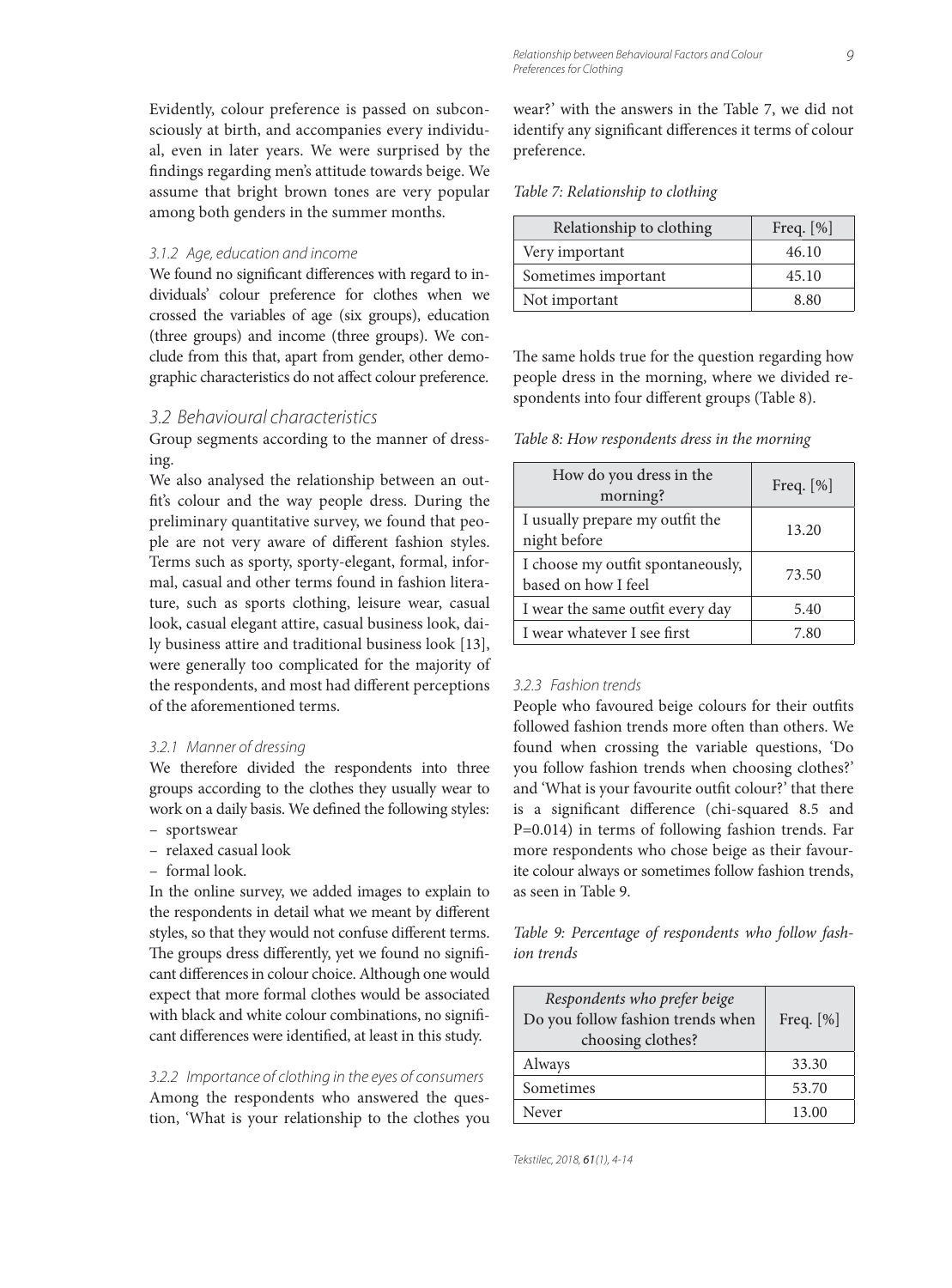We verified how people look for information regarding fashion using the question 'In what type of media do you read about the latest fashion trends?', and the answers, 'Online', 'On the Facebook pages of different companies', 'In Slovenian magazines and online media' and 'In international fashion magazines', where we identified no significant differences regarding colour preferences.

We were, however, able to establish another criteria regarding people who prefer white. They tend to find most information regarding fashion trends online (chi-squared 7.88 in P=0.048) (Table 10).

*Table 10: How respondents look for information regarding fashion trends*

| Respondents who prefer white<br>In what type of media do you read<br>about the latest fashion trends? | Freq. $[\%]$ |
|-------------------------------------------------------------------------------------------------------|--------------|
| Online                                                                                                | 73.90        |
| On the Facebook pages of different<br>companies                                                       | 13.00        |
| In Slovenian magazines and online<br>media                                                            | 4.30         |
| In international fashion magazines                                                                    | 8.70         |

#### 3.2.4 Way of shopping

We used different questions, applying different criteria, to examine how people shop for clothes. First, we were interested in whether people shopped exclusively via traditional methods, i.e. in clothing stores, or if they also bought clothes online. When crossing the answers, we found that half of those who prefer the colour white buy their clothes in both stores and online (chi-squared 3.7 in P=0.05). Individuals who preferred other colours still prefer to do most of their shopping in traditional stores (Table 11).

#### Table 11: Different shops

| Respondents who prefer white<br>Where do you buy your clothes? | Freq. $[\%]$ |
|----------------------------------------------------------------|--------------|
| In traditional stores                                          | 50.00        |
| In both traditional stores and<br>online                       | 50.00        |

We were also interested in whether respondents behaved differently regarding how often they bought clothes in correlation with their preferred outfit colour. We found no significant differences between how often respondents bought clothes (e.g. 'once a year', 'seasonally' or 'once a month') and their relationship to colours.

What is significant, however, is the manner and place of shopping for respondents who prefer pink and purple colours. These respondents differ from others in that they buy clothes in stores, where they look for the right clothes, try them on and make a purchase decision. The following findings hold true for the colour pink (chi-squared 8.16 in P=0.017) (Table 12).

*Table 12: Process of buying clothes*

| Respondents who prefer pink<br>How do you buy clothes?  | Freq. $[\%]$ |
|---------------------------------------------------------|--------------|
| Look for the right clothes in a store<br>and buy        | 84.60        |
| Look for the right clothes online<br>and buy in a store | 3.80         |
| Try clothes on in a store and buy<br>online             | 11.50        |

We identified a similar pattern for the colour purple (chi-squared 15.3 and P=0.000), as seen in Table 13.

*Table 13: Process of buying clothes*

| Respondents who prefer purple<br>How do you buy clothes? | Freq. $[\%]$ |
|----------------------------------------------------------|--------------|
| Look for the right clothes in a store<br>and buy         | 77.08        |
| Look for the right clothes online<br>and buy in a store  | 7.40         |
| Try clothes on in a store and buy<br>online              | 14.80        |

#### 3.2.5 Relationship to shopping

Shopping is an activity that fills many people with pleasure, while others think of shopping as a chore that must be completed as quickly as possible. Looking at it from a socio-analytical standpoint, shopping is a process in which a person is subject to different states of human behaviour. During that process, we can perceive behavioural expressions of love, sacrifice and dedication [14]. One of the aims of our study was to examine the link between the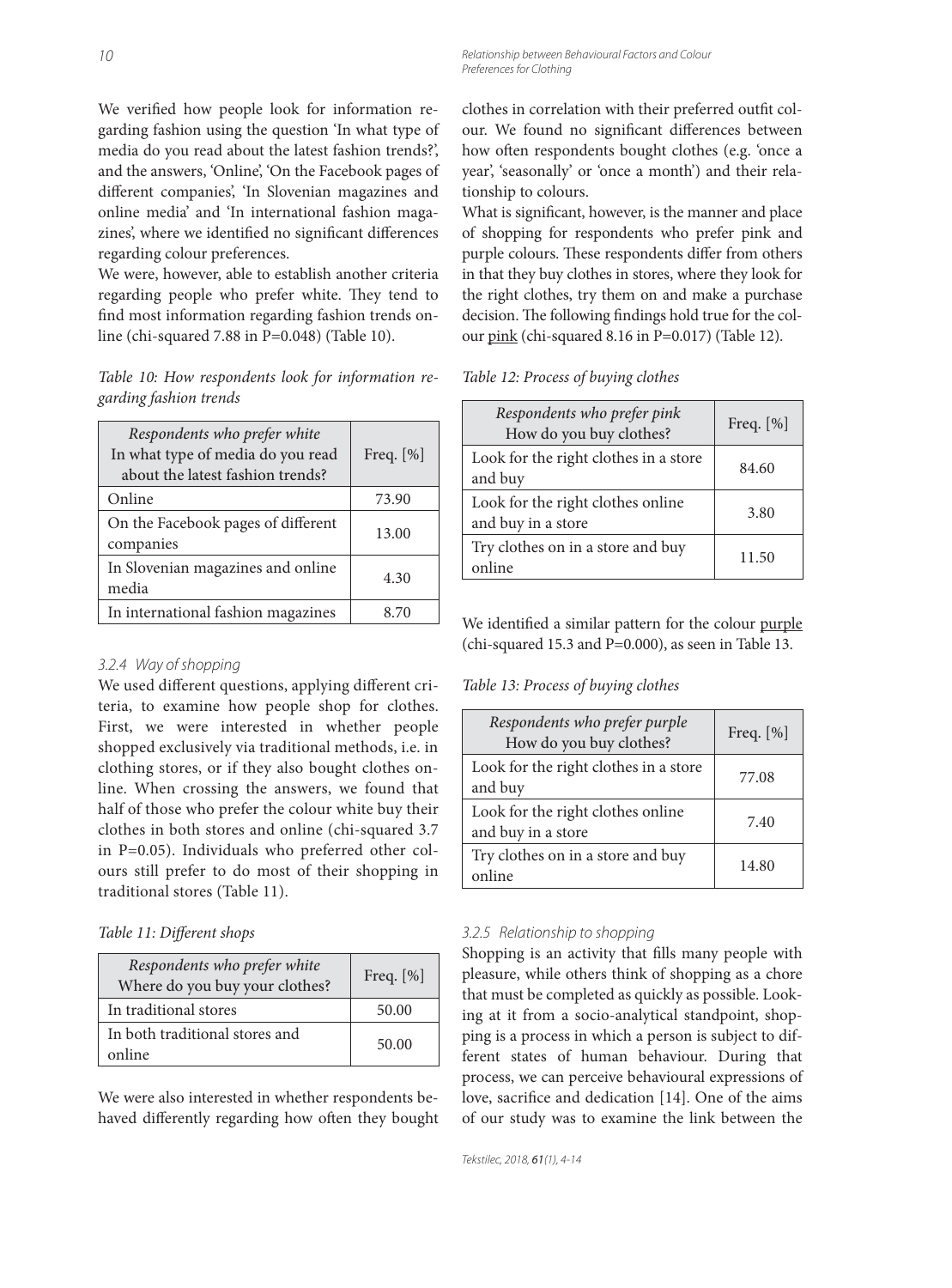respondents' relationship to clothes shopping and their personal well-being.

Those whose clothing included beige or brown items enjoyed shopping much more than others. As seen in the Tables 14 and 15, more than 50% of respondents who prefer the colour beige and 47% of those who prefer the colour brown stated that they like shopping. One third of each colour groups is neutral, while around 10% of respondents see shopping as a chore that they hate (see the tables below).

#### *Table 14: Relationship to shopping*

| Respondents who prefer brown<br>What is your relationship to<br>clothes shopping? | Freq. [%] |
|-----------------------------------------------------------------------------------|-----------|
| I hate shopping                                                                   | 12.50     |
| I don't like shopping                                                             | 2.50      |
| Don't care                                                                        | 27.50     |
| I like shopping                                                                   | 47.50     |
| I love shopping                                                                   | 10.00     |
| <b>Para 1999</b><br>$\sim$                                                        |           |

 $Brown (chi-squared 13.3 and P=0.010)$ </u>

#### *Table 15: Relationship to shopping*

| Respondents who prefer beige<br>What is your relationship to<br>clothes shopping? | Freq. $[\%]$ |
|-----------------------------------------------------------------------------------|--------------|
| I hate shopping                                                                   | 1.90         |
| I don't like shopping                                                             | 9.30         |
| Don't care                                                                        | 24.10        |
| I like shopping                                                                   | 51.90        |
| I love shopping                                                                   | 13.00        |

Beige (chi-squared 13.8 and P=0.008)

#### 3.2.6 Shopping during sales

While studying whether our respondents' shopping patterns change during sales, we determined that respondents who stated that their favourite colour is pink were those who enjoyed sales the most. As seen in the Table 16, the percentage of those who shop at normal times and during sales is far higher than that of respondents who only shop during sales. Due to the small sample size of answers, we combined the answers 'only during normal times' and 'during sales' into 'during normal times and sales' to arrive at a higher difference (chi-squared 7.3 and P=0.007).

|  | Table 16: Shopping during sales |  |  |
|--|---------------------------------|--|--|
|--|---------------------------------|--|--|

| Respondents who prefer pink<br>Do you buy your clothes during<br>sales? | Freq. $[\%]$ |
|-------------------------------------------------------------------------|--------------|
| During sales                                                            | 30.80        |
| During normal times and sales                                           | 69.20        |

#### 3.2.7 Trying on clothes

The process of shopping also involves trying on clothes and outfits. We therefore asked respondents if they always try on the clothes they are buying when shopping. Respondents who prefer the colour blue for their clothes are most thorough in this regard. A total of 60% of those respondents always try on an outfit, 23% sometimes try on clothes, and 14% said they never try on an outfit before buying it (chi-squared 10.5 and P=0.005) (Table 17).

#### *Table 17: Trying on clothes*

| Respondents who prefer blue<br>Do you always try on clothes you<br>want to buy? | Freq. $[\%]$ |
|---------------------------------------------------------------------------------|--------------|
| Yes                                                                             | 60.00        |
| No                                                                              | 14.00        |
| Sometimes                                                                       | 23.00        |

#### 3.2.8 Shopping days for clothes

We asked respondents which day of the week they shop most often. The following options were given as potential answers: 'from Monday to Thursday', 'Friday', 'Saturday', 'Sunday', and 'Not important'. The majority, or 75% of respondents, stated that the day was not important to them. The smallest percentage (2.5%) said they prefer to shops on Sundays. When crossing the variables, we found that those who stated black as their favourite colour do not prefer shopping on Saturdays. As seen in Table 18 below, 91.4% of the aforementioned respondents do not shop on Saturday (chi-squared 6.2 and P=0.012).

#### *Table 18: Shopping on Saturday*

|                   | Prefer black |                        |
|-------------------|--------------|------------------------|
| Shop on Saturdays | $\rm No$ [%] | Yes $\lceil \% \rceil$ |
| No                | 75.90        | 91.40                  |
| Yes               | 24.10        | 8.60                   |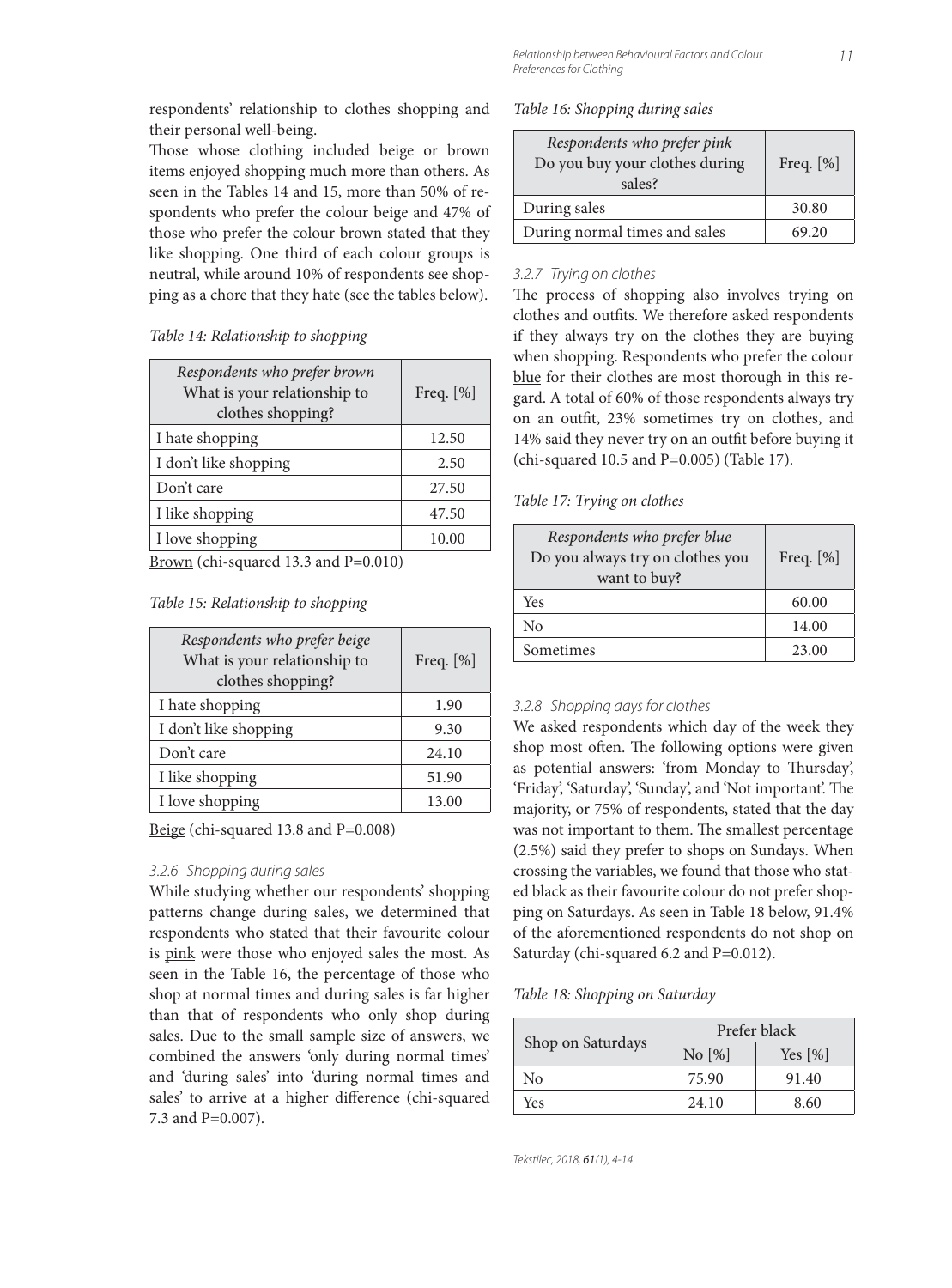12 Relationship between Behavioural Factors and Colour Preferences for Clothing

#### 3.2.9 Financial means spent on clothing

Frugal people prefer blue clothes, while wasteful people prefer white clothes. Taking into account the percentage of income spent on clothing, we found that there are only significant differences between the colours blue and white. The colour blue was chosen mostly by respondents who spend less than 20% of their income on clothes (chi-squared 7.92, P=0.019; see Table 19). When white was given as the favourite colour, the opposite was true: there was a higher percentage of people who spend more than 20% of their income on clothes, as seen in Table 20. Far more respondents who spend more than 20% of their monthly income on clothes stated white as their preferred colour (chi-squared 10.19, P=0.006).

*Table 19: Percentage of income spent on clothes by those who prefer the colour blue*

| Respondents who prefer blue<br>How much do you spend for<br>clothes? | Freq. $[\%]$ |
|----------------------------------------------------------------------|--------------|
| Less than 20%                                                        | 62.00        |
| Approximately 20%                                                    | 18.00        |
| More than 20%                                                        | 20.00        |

*Table 20: Percentage of income spent on clothes by those who prefer the colour white*

| Respondents who prefer white.<br>How much do you spend for<br>clothes? | Freq. $[\%]$ |
|------------------------------------------------------------------------|--------------|
| Less than 20%                                                          | 40.00        |
| Approximately 20%                                                      | 26.10        |
| More than 20%                                                          | 33.70        |

The survey offered respondents a table with prices for several different clothing items. The prices were divided into the following categories: up to €20, between €20 and €40, between €40 and €70, between €70 and €120, and between €120 and €250. Because some clothing items differ starkly from each other, two separate tables were made for both genders. For the purpose of interpreting the results, we pooled data into two groups: up to  $\epsilon$ 70 and from  $\epsilon$ 70 to  $\epsilon$ 250 (Table 21). Men who chose white as one of their favourite colours for clothes shop in the lower price range of up to  $\epsilon$ 70 (chi-squared 5.39 and P=0.020).

*Table 21: Price ranges of a man's suit*

| Prefer | Price                   |                                   |
|--------|-------------------------|-----------------------------------|
| white  | Up to $\epsilon$ 70 [%] | From $\epsilon$ 70 to<br>€250 [%] |
| Nο     | 35.30                   | 68.30                             |
| Yes    | 64.70                   | 31.70                             |

We found a similar pattern among men who choose grey as one of their favourite colours. When purchasing a man's jacket, significantly more customers will buy in the lower price range of up to €70 compared with those men who did not state grey as a favourite colour (chi-squared 7.38 and P=0.007).

*Table 22: Price ranges of a man's jacket*

| Prefer | Price                   |                                   |
|--------|-------------------------|-----------------------------------|
| grey   | Up to $\epsilon$ 70 [%] | From $\epsilon$ 70 to<br>€250 [%] |
| No     | 80.20                   | 95.00                             |
| Yes    | 19.80                   | 5.00                              |

We can draw a conclusion with somewhat less certainty about the relationship to jacket prices for those women who shop in the lower price range compared with those women who did not state green as a favourite colour in the price range of up to  $\epsilon$ 70 (chi-squared 3.71 and P=0.050) (Table 22).

*Table 23: Price ranges of a woman's jacket*

| Prefer<br>green | Price                   |                                   |
|-----------------|-------------------------|-----------------------------------|
|                 | Up to $\epsilon$ 70 [%] | From $\epsilon$ 70 to<br>€250 [%] |
| No              | 83.10                   | 93.30                             |
| Yes             | 16.90                   | 6.70                              |

### 4 Discussion

We can verify the often stated claim that colours are extremely important in our daily life. On the one hand, colours have a significant impact on our wellbeing, while on the other hand, our own personality and behaviour influence the way we choose colours.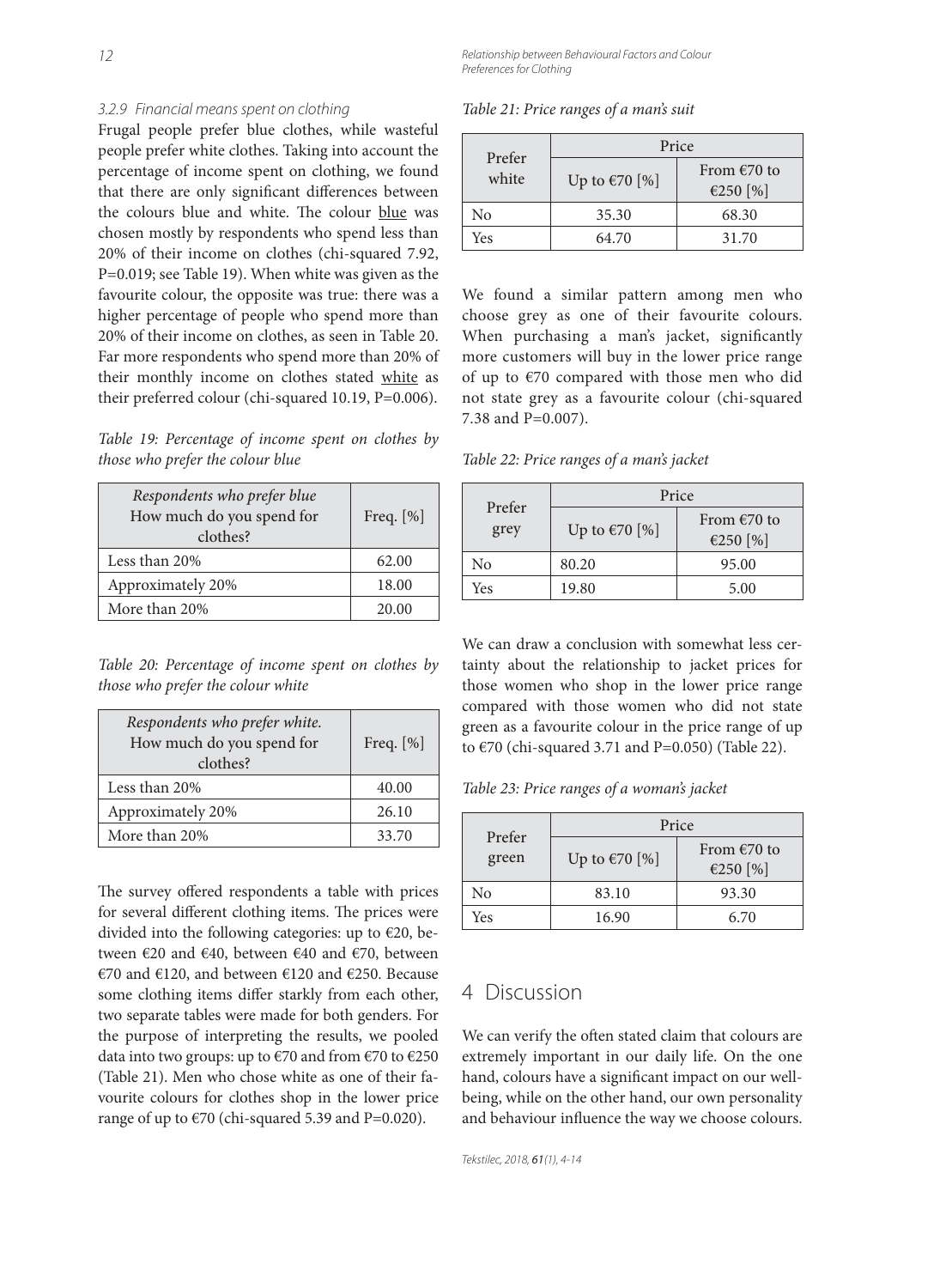We were able to reach some definitive conclusions with this study.

We were partially able to verify the hypothesis about a statistically significant relationship between demographic characteristics and a person's preference for a certain outfit colour. Demographic characteristics were proven to be insignificant in terms of the behaviour of different segments, except when genders were compared. Here, we were able to identify certain differences that are undoubtedly linked to historic memory and upbringing: boys prefer blue, while girls prefer pink. Other characteristics, such as age, education and income cannot be correlated sufficiently to the selection of the colour of one's clothes to be deemed significant.

Moreover, while attempting to prove the hypothesis about a statistically significant relationship between behavioural characteristics and the preference for a certain outfit colour, respondents were mostly homogeneous in terms of the style of clothing. We identified no significant differences or changes. More conclusions can be derived from variables such as the relationship to clothes and fashion, the way people shop and the amount of financial means that individuals set aside for clothes. The same holds true for the importance of the clothes in the eyes of the consumer. We likewise identified no significant differences through these answers in terms of colour preferences for clothes.

A higher percentage of those who prefer the colour beige tend to follow fashion trends than others. The colour white is associated with those who follow fashion trends online. In terms of the manner of shopping, the colour white is also more closely linked to the online world than other colours.

People who prefer the colours pink and purple tend to shop for the most part in stores, while those who prefer the colours brown and beige enjoy shopping more than others.

People who prefer the colour blue are the most thorough when trying on clothes, while people who like black do not like to shop on Saturdays. Respondents who prefer the colour blue stand out in terms of spending money on clothes, while those who prefer white are more wasteful. When analysing the amount of money that respondents usually spend on clothes, we found that those who prefer blue buy clothes at the lower end of the price range, while the colour grey is associated with shopping for suits. A higher percentage of those who prefer the colour

grey buy suits in the lower price range. The same holds true for the colour green among women: a higher percentage of women who prefer the colour green buy jackets in the lower price range.

# 5 Conclusion

All of these findings confirm our hypotheses that colours are closely linked to the behaviour of individuals. Nevertheless, the findings and results of our survey raise new questions. First, what is the relationship to financial means among those who wear blue and white clothing? Are they thriftier when spending on the blue part of an outfit than the white part? Other questions also arise. Because most of these links are made on a subconscious level, it makes sense to consider a more complex research methodology.

We also noted at times that the small sample size of respondents was problematic, as the crossing of different variables did not give satisfactory results, which forced us to combine certain variables.

The results and findings of this study can serve as guidance in research of the relationship between colours and consumers' characteristics. Above all, the authors of this article deem it necessary to determine how the selection of preferred colours actually works. Is it a consequence of historic determinants, fashion and marketing communication, or other, more rational and computable motives that are associated with an individual's personality? We also believe that it would make sense to include different clothing brands in the study. This research is limited by the fact that it only looks at one country, and thus one culture, and we believe a larger sample size would provide better results.

### References

- 1. PETERSEN, Gerda. EC56-411 color for your clothes. Historical materials from University of Nebraska-Lincoln. *Extension Paper*, 1956, **3309** [online], [accsessed March 5, 2017]. Available on World Wide Web: **<**http://digitalcommons. unl.edu/extensionhist/3309>.
- 2. RUI, Gong, QING, Wang, YAN Hai, Xiaopeng. Investigation on factors to influence color emotion and color preference responses. *Optik-International*